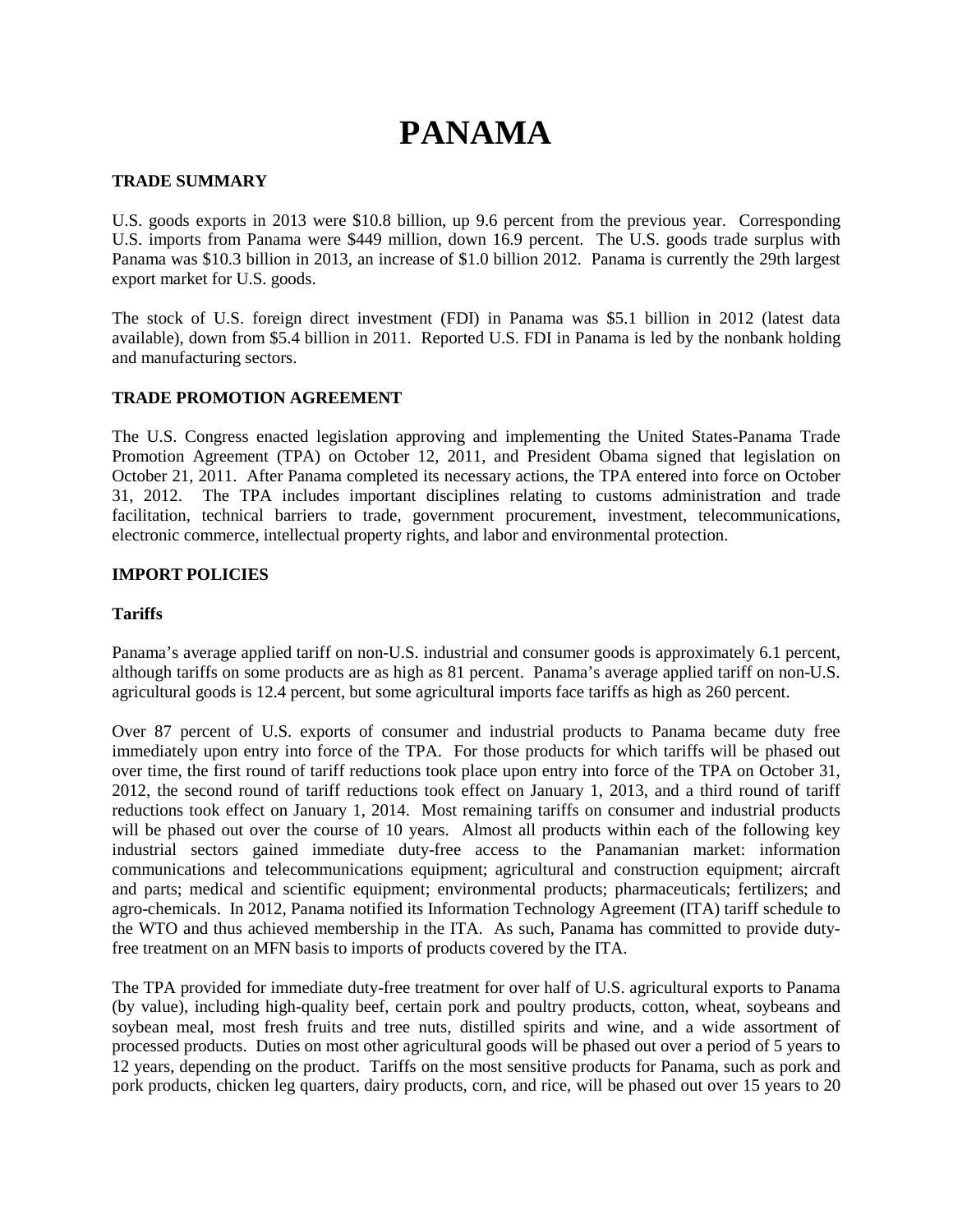years. In some cases, Panama's current applied tariff for agricultural goods is lower than the bound tariff required under the TPA.

The TPA also provided for immediate expanded market access opportunities through tariff-rate quotas (TRQs) for some sensitive agricultural products. These TRQs permitted immediate duty-free access for specific quantities of certain agricultural products. This access will increase as quotas are increased and over-quota duties are phased out over the course of the implementation period.

The TRQs are administered using four different mechanisms, which vary by product:

- an auction system for nonfat dry milk, whole milk powder, corn, rough rice and milled rice;
- a first-come, first-served system for pork meat, certain processed pork products, pig fat, fluid milk, yogurt, butter, ice cream, other dairy products, fresh or chilled potatoes, fresh or chilled onions, dried kidney beans, refined corn oil, and processed tomatoes;
- a licensing system for historical importers or new importers for cheddar cheese, other cheeses and frozen French fries; and
- an Export Trade Certificate of Review, issued through the Board of the Panama Poultry Export Quota, Inc., after an open auction for chicken leg quarters.

The government of Panama issued the implementing regulations for TRQ administration under the TPA in [Executive Decree No. 154 of October 10, 2012.](http://www.gacetaoficial.gob.pa/pdfTemp/27139_B/39335.pdf) Customs [Resolution No. 246 of October 22, 2012,](http://www.gacetaoficial.gob.pa/pdfTemp/27149/39492.pdf)  governs the implementation of the first-come, first-served TRQ.

#### **Nontariff Measures**

In addition to tariffs, all goods and most services sold in Panama, except for foods and feeds, are subject to a 7 percent ITBMS (value-added tax). In the case of imported goods, the ITBMS is levied both on the cost, insurance, and freight value, as well as on import duties and other handling charges. The valueadded tax is higher for cigarettes and alcohol. Pharmaceuticals, foods, school supplies, goods that will be re-exported, and all products related to transactions occurring in any free zone when using endorsable documents are exempt from the VAT. In 2012, the government introduced an excise tax on vehicle sales, which varies from 5 to 25 percent, based on the value of the vehicle.

Importing entities are required to hold a license to operate in Panama in order to import manufactured goods into the country. The license may be obtained through Panama's online business registration service, Panama Emprende [\(https://www.panamaemprende.gob.pa/\)](https://www.panamaemprende.gob.pa/). Importing entities holding such a license are not required to have a separate import license for individual shipments, except for imports of certain controlled products such as weapons, medicine, pharmaceutical products, and certain chemicals.

Law 42 of April 2011, which entered into force in 2013, promotes the production and use of domestically-produced biofuels through the provision of various incentives. For example, Law 42 imposes a tax on the use of anhydrous bioethanol and biodiesel blended with gasoline and diesel, respectively, while at the same time establishing an offsetting tax credit that can be earned through the purchase of bioethanol and biodiesel produced from domestic sources. The United States has expressed concerns with Law 42 in light of Panama's WTO commitments. Panama has thus far been nonresponsive to U.S. concerns, and the United States will continue to engage Panama to address this issue in 2014.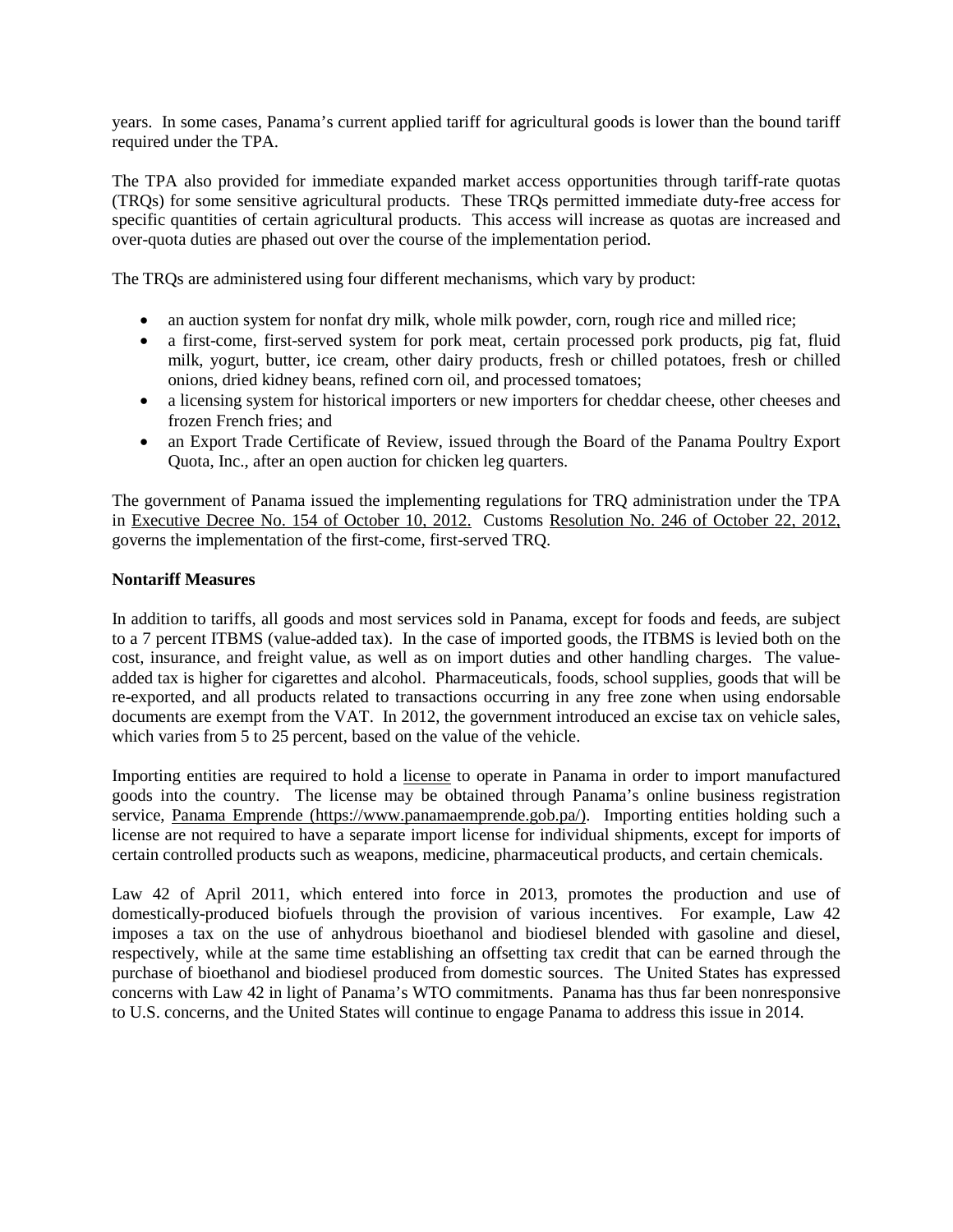#### **GOVERNMENT PROCUREMENT**

Panamanian Law 22 of 2006, as amended by Law 48 of 2011 and Law 62 of 2012, among others, regulates government procurement and other related issues. Law 22 requires publication of all proposed government purchases, and established an Internet-based procurement system called Panama Compra, [\(http://www.panamacompra.gob.pa/portal/PortalPanama.aspx\)](http://www.panamacompra.gob.pa/portal/PortalPanama.aspx). Panama has an administrative court to handle all public contracting disputes. The rulings of this administrative court are subject to review by Panama's Supreme Court.

Despite the oversight of the administrative court, political interests often appear to influence procurement decisions. Panamanian business leaders have requested that sole-source contracting be used only on an exceptional basis, and U.S. firms have expressed concern about how the government of Panama establishes and evaluates the criteria used to select a procurement winner.

The TPA requires procuring entities to use fair and transparent procurement procedures, including advance notice of purchases and timely and effective bid review procedures for procurement covered by the Agreement. The TPA contains nondiscrimination provisions that require Panamanian entities covered by the Agreement to allow U.S. suppliers to participate in their procurement on the same basis as Panamanian suppliers in procurements covered by the TPA.

Concerns have been expressed that some tenders have been offered in a manner that limits competition and companies' ability to submit bids. For example, in April 2013, an extremely complex tender for a 550 MW Liquid Natural Gas terminal was open for a period of only 45 days, only five days more than the minimum required by the TPA, despite the requirement in the TPA that the procuring entity take into account the nature and complexity of the procurement and provide suppliers sufficient time to prepare and submit responsive tenders. Though over 20 companies initially expressed interest in the contract, only one firm actually bid, and that company was awarded the contract.

#### **EXPORT SUBSIDIES**

A number of export industries, such as tourism, and special economic areas, such as free trade zones, are also exempt from paying certain types of taxes and import duties. The government of Panama established this policy to attract foreign investment, especially in economically depressed regions, such as the city of Colon. Companies that benefit from these exemptions are not eligible to benefit from the Program to Promote the Competitiveness of Agricultural Exports ("CEFA" in Spanish) for their exports. The 99 companies operating in Panama's 15 free zones may import inputs duty free if products assembled in the zones are to be exported.

Under the TPA, Panama may not adopt new duty waivers or expand existing duty waivers conditioned on the fulfillment of a performance requirement (*e.g.*, the export of a given level or percentage of goods or the use of domestic content in the production of goods).

#### **INTELLECTUAL PROPERTY RIGHTS PROTECTION**

The TPA requires Parties to provide enhanced protection and enforcement of a broad range of intellectual property, including patents, trademarks, undisclosed test and other data submitted to obtain marketing approval for pharmaceuticals and agricultural chemicals, and penalties that strengthen deterrence of piracy and counterfeiting. Panama executed a number of improvements to its IPR regime as a result of its TPA implementation, including substantial overhauls of its copyright (Law 64 of October 4, 2012) and industrial property (Law 62 of October 5, 2012) laws. A Committee for Intellectual Property (CIPI), comprising representatives from five government agencies (Colón Free Zone, Offices of Intellectual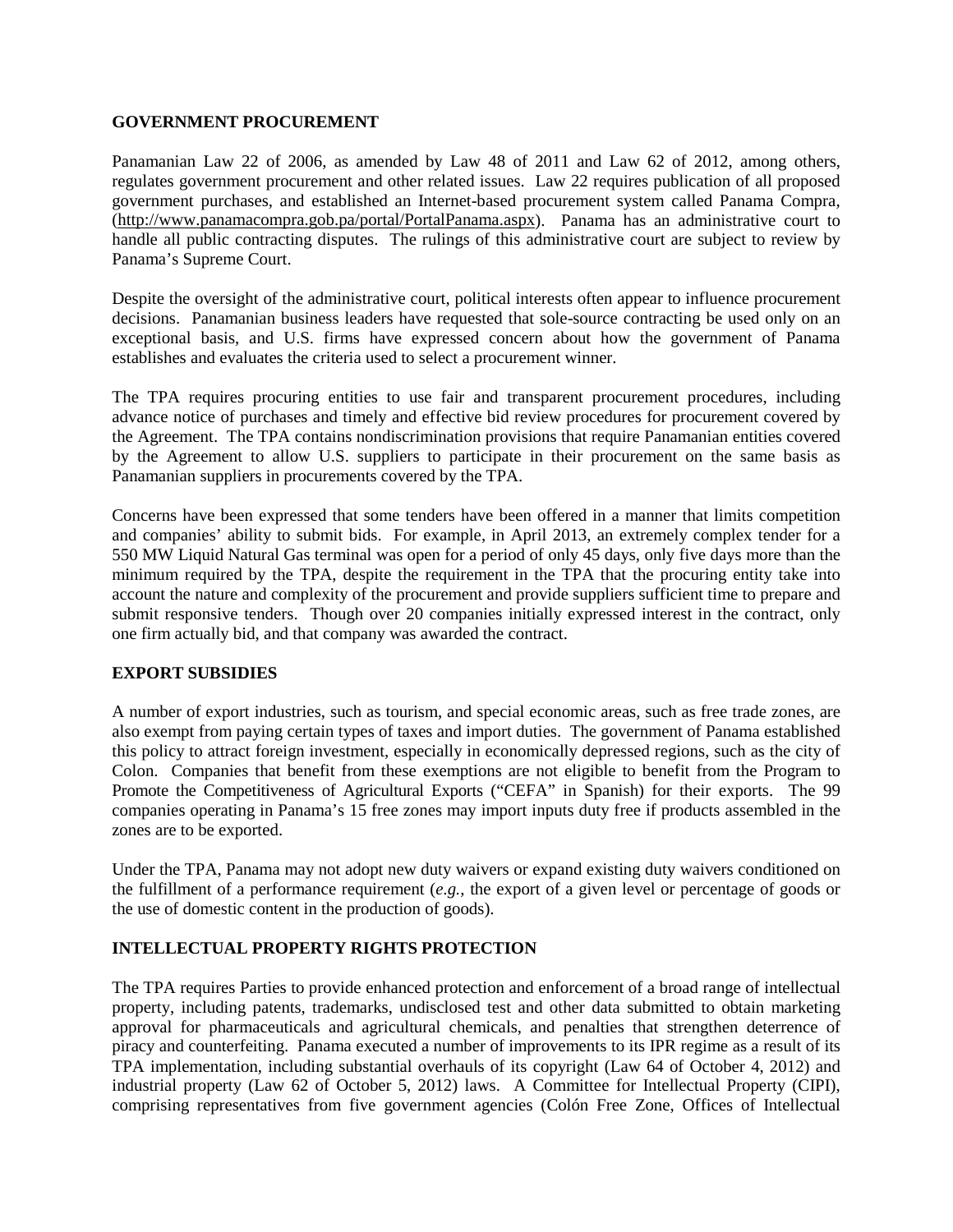Property Registry and Copyright under the Ministry of Commerce and Industry, Customs, and the Attorney General), under the leadership of the Ministry of Commerce and Industry, is responsible for development of intellectual property policy in Panama.

The Panamanian government reports that it investigated 715 intellectual property violations during calendar year 2013, of which 292 were crimes against copyrights and related rights, and 340 were crimes against industrial property. There were 184 convictions and 11 acquittals for IPR-related violations in 2013. These numbers are down from 239 convictions and 11 acquittals in 2012, and a significant drop from the 339 convictions in 2011. According to the Panamanian government, conviction numbers are down because many cases are settled before the conviction phase, and because a significant number of cases are in the appeals process.

In 2013, Panama began implementing a system identifying geographical indications (GIs) in response to European Union (EU) applications to register a range of GIs in Panama. The United States engaged extensively with Panama stressing the need for transparency and clarity with regard to the determinations, particularly with regard to the scope of coverage of protection. Affected industries report that the lack of clarity in the GI determinations issued to date has created concerns about whether the market will still be open to certain dairy products.

The Colón Free Zone (CFZ) has had a special office for IPR enforcement since 1998; this office performed 24 inspections in 2011 and had performed 22 inspections as of October 2012. In May 2013, however, the CFZ Administration terminated all the employees in the Office of Money Laundering Prevention and Intellectual Property Rights claiming inappropriate behavior by the employees. The office has not yet returned to normal operations. Given Panama's importance as a hub for regional and global trade, industry believes enforcement against trans-shipment of pirated and counterfeit goods is and will continue to be crucial, so effective enforcement of IPR in Panama is critically important. The U.S. Government plans to sponsor training for Panamanian IPR judges in 2014.

#### **SERVICES BARRIERS**

Under the TPA, U.S. firms are granted better access to Panama's services sector than Panama provides to other WTO Members under the General Agreement on Trade in Services. All services sectors, including financial services, are covered under the TPA, except where Panama has made specific exceptions. Panama agreed to provide improved access in sectors like express delivery, and to grant new access in certain professional services that previously had been reserved exclusively to Panamanian nationals. Panama also agreed that portfolio managers in the United States would be able to provide portfolio management services to both mutual funds and pension funds in Panama. Under the TPA, U.S. insurance suppliers are permitted to operate as a branch or a subsidiary.

# **INVESTMENT BARRIERS**

While Panama maintains an open investment regime and is generally receptive to foreign investment, the U.S. Government continues to receive complaints from U.S. investors related to property disputes. Many of these complaints appear to stem from the general lack of titled land in Panama and inadequate government administration of the property system. Panama enacted a law in 2009 (Law 80) that attempts to address the lack of titled land in certain parts of the country, but decisions taken by the National Land Authority established by the law, have reinforced investors' concerns regarding government administration generally, corruption, and the ability of the judicial system to resolve property-related issues.